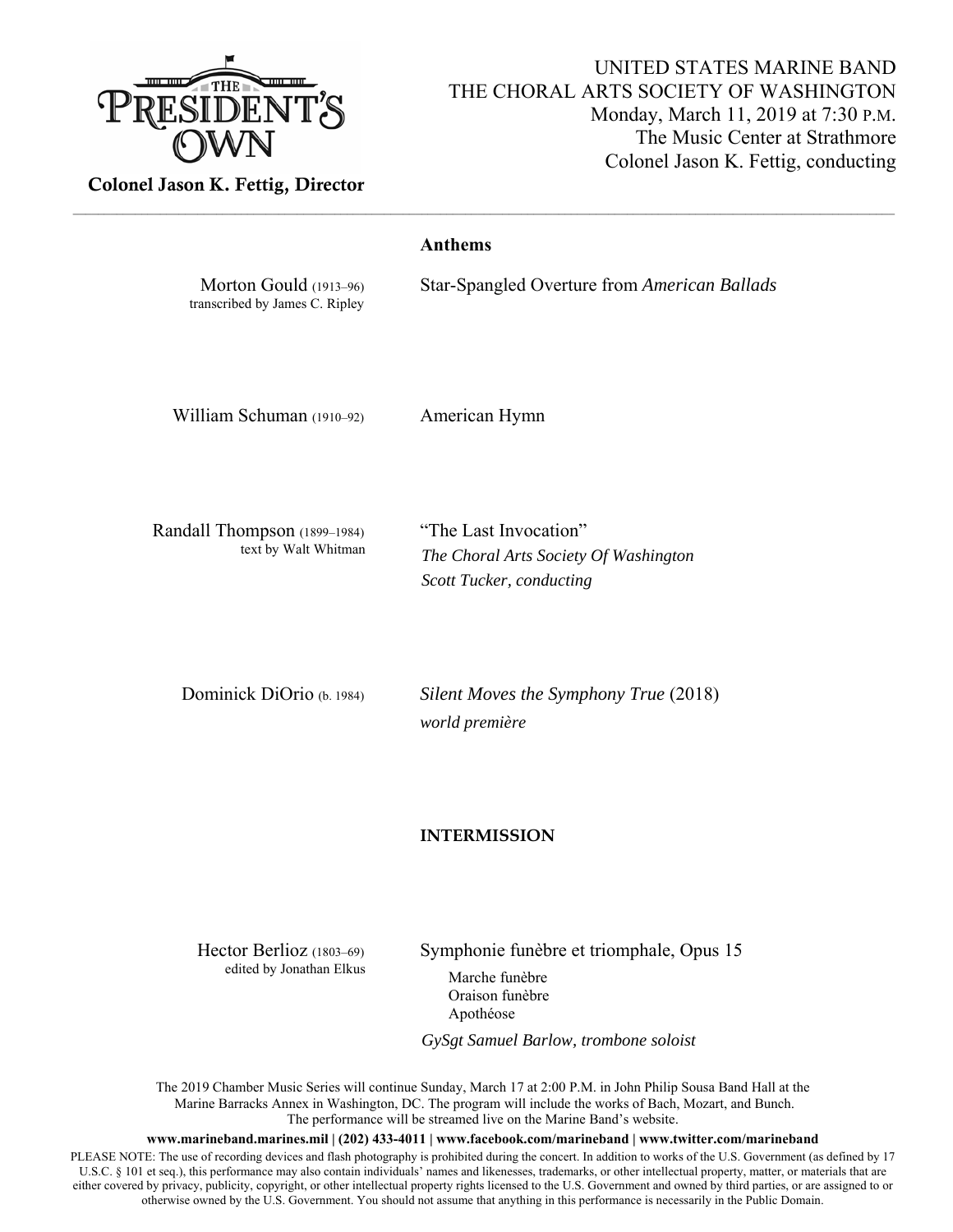# *PROGRAM NOTES*

## **Star-Spangled Overture from** *American Ballads*

Morton Gould (1913–96) transcribed by James C. Ripley

Morton Gould was born in a suburb of Queens, New York, and emerged very early on in his musical education as a piano prodigy with natural improvisation abilities. His rare talents almost immediately led him into composition as well, and just like the most famous musical prodigy of the eighteenth century, Wolfgang Amadeus Mozart, Gould's first original work was published when he was just six years old. By age eight Gould was studying composition and piano on scholarship at the Institute of Musical Art (now The Juilliard School) in New York City, and by the time he was twentyone he was conducting, composing, and arranging for a weekly orchestral radio series on the WOR Mutual Networks in New York City. In addition to writing more than 1,000 works for orchestra, ballet, theater, film, and television, he also composed sixty-three arrangements and fourteen original compositions for band. Gould appeared as a conductor with many top orchestras around the world during his exceptionally successful career, even earning a GRAMMY award in 1966 for his recording of Charles Ives' First Symphony with the Chicago Symphony Orchestra. He served as President of the American Society of Composers, Authors, and Publishers (ASCAP), and most significantly, was awarded the Pulitzer Prize for Music in 1995 for his composition *Stringmusic.* A signature of much of Gould's work was a strong patriotic spirit, and many of his compositions are infused with American folk music, African-American spirituals, and popular dances and songs of the last three centuries. Like some of his most famous contemporaries such as Aaron Copland and Leonard Bernstein, Gould effortlessly combined elements from the worlds of classical, jazz, and popular music, and his highly original works helped define the new "American Sound" that emerged in the twentieth century.

In celebration of the nation's bicentennial in 1976, The Queens Symphony Orchestra commissioned Gould to compose a set of American ballads for orchestra. The suite is comprised of six movements, all based on well-known patriotic songs, including "America, the Beautiful," the Civil War freedom song "Jubilo," "We Shall Overcome," "The Girl I Left Behind Me," and "Taps." While Gould uses these melodies as the starting point for his movements, he immediately develops each through the creative and complex prism of his distinct voice, virtually re-inventing these simple songs through the significant colors and capabilities of the symphony orchestra. The suite opens with Gould's highly original take on one of America's most revered songs, "The Star-Spangled Banner." In the forward to his score, the composer remarked, "'The Star-Spangled Banner,' so difficult to sing, instrumentally has to me a kind of classical strength—perhaps all drinking songs (which this originally was) do." The tune's iconic strains are sent though a series of fresh variations; at different times the famous collection of notes are turned upside down, elongated and remixed in different meters, and at one dramatic point, even set as a miniature fugue. The resulting work, aptly named "A Star-Spangled Overture," is an affectionate and playful homage to our beloved National Anthem, and a fitting opening to both Gould's patriotic suite and today's special performance.

The première of American Ballads was given by the Queens Symphony Orchestra on April 24, 1976, with the composer conducting. James Ripley has transcribed several movements of Gould's suite for band, including this superb setting of "A Star-Spangled Overture."

## **American Hymn** William Schuman (1910–92)

Like Gould, William Schuman was drawn to music at an early age, but began his training in another field. Born in Manhattan, Schuman played violin and banjo as a child and even formed his own salon orchestra during high school. Despite these early experiences, Schuman entered New York University's School of Commerce in 1928 to pursue a business degree while working for a local advertising agency. It wasn't until 1930, when he attended a concert by the New York Philharmonic in Carnegie Hall conducted by Arturo Toscanini, that his true passion was irrevocably brought to the surface. He later recalled, "I was astounded at seeing the sea of stringed instruments, and everybody bowing together. The visual thing alone was astonishing. But the sound! I was overwhelmed. I had never heard anything like it. The very next day, I decided to become a composer."

Schuman dropped out of school and began part-time study in Boston at the Malkin Conservatory. He also sought private lessons with composer Roy Harris and eventually earned a degree in music education from the Teacher's College at Columbia University in New York City. He soon embarked on a multifaceted career as composer, teacher, and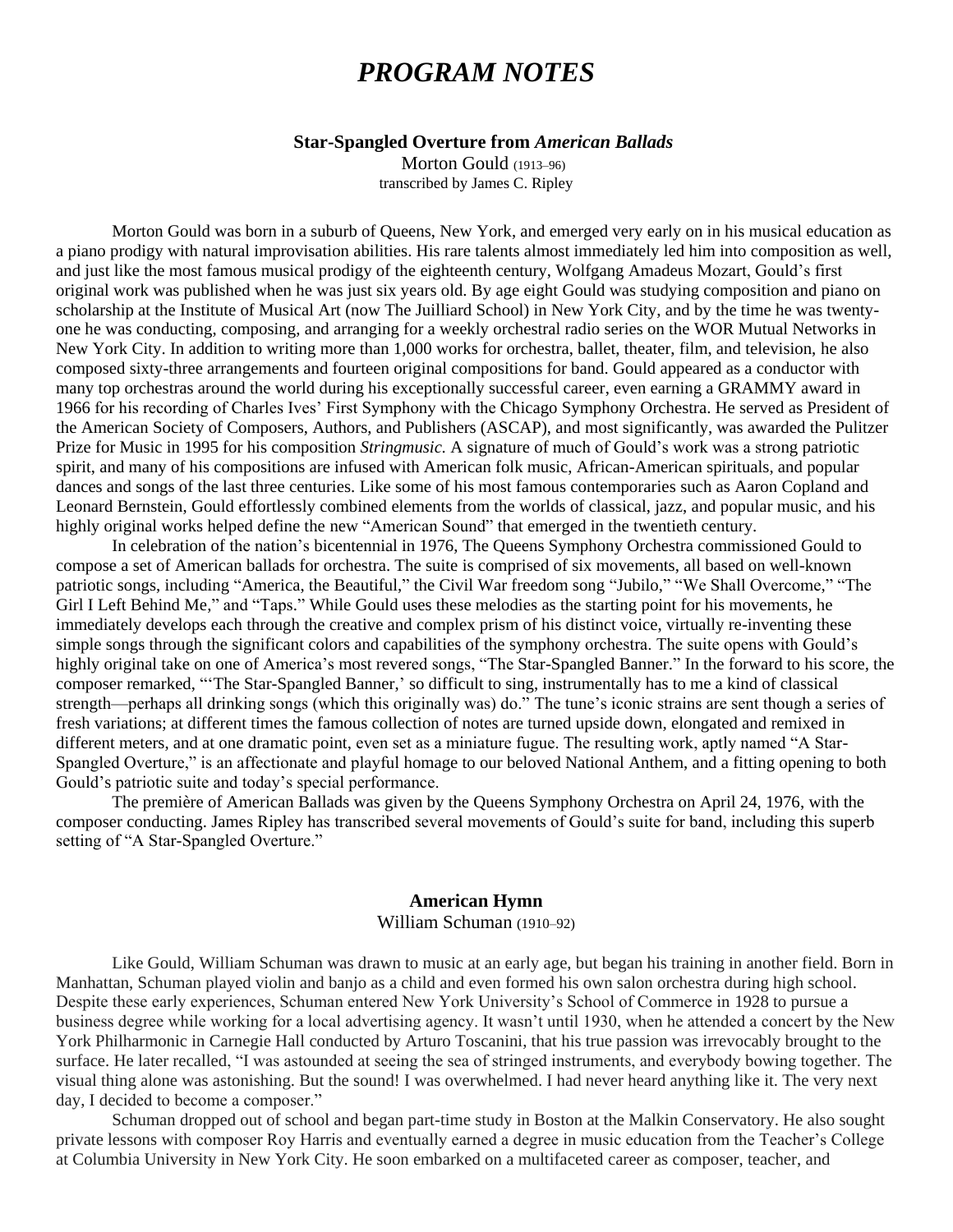administrator. He taught composition at Sarah Lawrence College in Yonkers, New York, and was later the president of both The Juilliard School and Lincoln Center. Among the many honors he achieved throughout his long and distinguished career, Schuman was awarded the inaugural Pulitzer Prize in music in 1944 for his Cantata No. 2, *A Free Song* based on the texts of Walt Whitman.

Schuman had a particular affinity for the concert band, and was among the most significant orchestral composers of the mid-twentieth century to also compose a substantial amount of music for band. In 1981, the American Bandmasters Association (ABA) commissioned Schuman to compose a new work for their convention to be held in Washington, D.C. The ABA has commissioned many prominent composers, with premières of those works given by the United States Marine Band. The Marine Band first performed at the 1932 ABA convention, also held in Washington, D.C., premièring Gustav Holst's *Hammersmith* and Ottorino Respighi's Huntingtower Ballad, both of which quickly entered the band repertoire in the years that followed. For the 1981 convention, "The President's Own" gave the highly anticipated world première of Schuman's American Hymn, which was his final work for band before his death in 1992.

Borrowing a short hymn he had composed some twenty-five years prior, Schuman crafted an inventive and colorful set of variations in his distinctive musical language. The original hymn heard at the composition's opening was inspired by, and set to the text of, "The Lord Has a Child" by the preeminent African-American poet Langston Hughes that reads, in part:

The Lord has a child That child I know is me. Even when I'm not all I ought to be His loving care guides me on my way Ev'ry place, ev'rywhere, ev'ry day. Sometimes I'm lost Sometimes I'm lone Sometimes there's no one To call my own. But the Lord has a child.

> **"The Last Invocation"** Randall Thompson (1899–1984)

text by Walt Whitman

Randall Thompson holds the distinction of being one of the foremost composers of choral music in America during the twentieth century. Over his incredibly long career, he was also revered as a teacher, beginning his career as an assistant professor of music and choir director at Wellesley College in Massachusetts, and later teaching at the Curtis Institute of Music in Philadelphia (also serving as its director in 1941 and 1942), the University of Virginia, and Harvard University. Counted among his many pupils are many significant composers including Leonard Bernstein, Samuel Adler, and Thomas Beveridge. Thompson's most important choral works include *Americana, The Testament of Freedom, Frostiana,* and *The Peaceable Kingdom,* and his most successful and recognizable piece, *Alleluia,* which was commissioned by Serge Koussevitzky for the opening of the Berkshire Music Center at Tanglewood in Lenox, Massachusetts.

"The Last Invocation" is one of three works that Thompson submitted for the Prix de Rome soon after he began graduate work at Harvard University in 1922. Though it is one of his earliest surviving choral compositions, it demonstrates many of the stylistic features for which Thompson became known in his long career, such as conservative melodic lines, with the judicious but effective use of prepared dissonance, clearly influenced by the sacred motets of the Renaissance masters. The text, from Walt Whitman's poem "Leaves of Grass," is a kind of self-benediction at the hour of death, a secular prayer for a quiet release of the soul, and a dramatic declaration:

"Strong is your hold, O mortal flesh! Strong is your hold, O love!"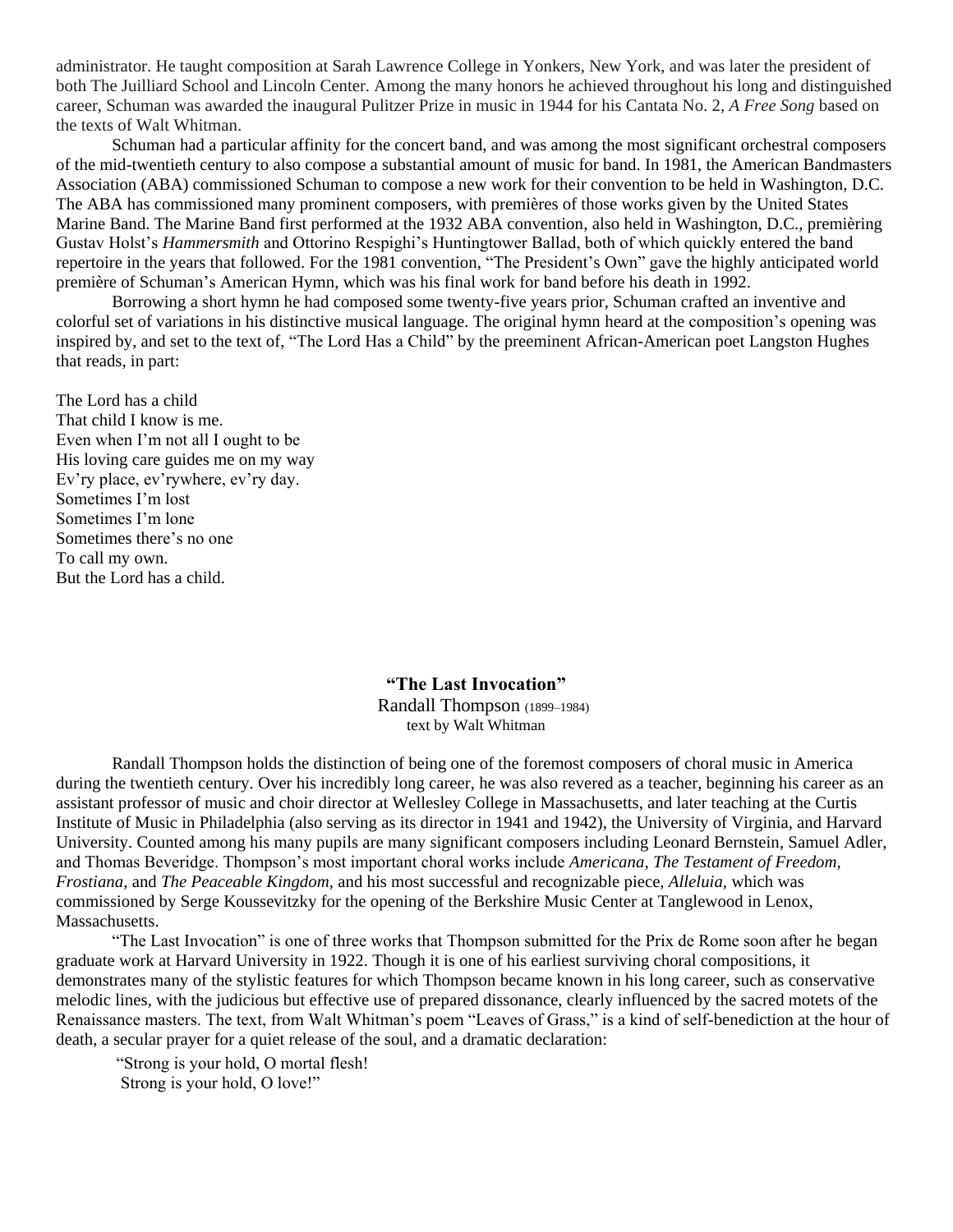## *Silent Moves the Symphony True* **(2018)**

Dominick DiOrio (b. 1984) world première

Composer and conductor Dominick DiOrio has been hailed for his keenly intelligent, evocative style, which shows "a tour de force of inventive thinking and unique colour" *(Gramophone).* In 2014 he won the American Prize in Composition with the judges praising "his depth of vision, mastery of compositional technique, and unique style." His works have appeared at major venues around the world including the Sydney Opera House, Lincoln Center, and Carnegie Hall, and have been performed by internationally renowned solo artists including Nathan Gunn, Yvonne Gonzales Redman, and Craig Hella Johnson. DiOrio's recent commissioning partners include the Cincinnati Vocal Arts Ensemble & Cincinnati Chamber Orchestra, The Choral Arts Society of Washington, "The President's Own" United States Marine Band, and several universities including Princeton, Smith, and the Universities of Michigan, Oregon, and Illinois. An equally accomplished conductor, he made his Zankel Hall at Carnegie Hall debut when he was twenty-eight years old. He has conducted performances with ensembles around the world, from the Young People's Chorus of New York City and the Houston Chamber Choir to Allmänna Sången and Ars Veritas. DiOrio earned his bachelor's degree in composition from Ithaca College and his masters and doctoral degrees in conducting from the Yale School of Music. He is currently based in Bloomington, Indiana, where he is an associate professor of music on the conducting faculty at the Indiana University Jacobs School of Music. He currently serves on the board of directors for Chorus America, as president-elect for the National Collegiate Choral Organization, and as chair of the standing committee on composition initiatives for the American Choral Directors Association.

Today's performance of DiOrio's *Silent Moves the Symphony True* is the world première of this special work, which was co-commissioned by the United States Marine Band and the Choral Arts Society of Washington, with the generous support of the Marine Corps Heritage Foundation, to celebrate the bicentennial of American poet Walt Whitman's birth. The Marine Band had a direct connection to Whitman during the Civil War and beyond. He lived in Washington, D.C., for a decade, working as a hospital volunteer during the war and then staying until about 1873. This was one of his most fruitful periods as a poet, during which he published two editions of his seminal work *Leaves of Grass.* Also being an avid and learned music-lover, Whitman attended many public Marine Band concerts during his time in the nation's capital. Several published music reviews written by Whitman about those performances appeared in city newspapers and revealed his deep affinity for both the operatic transcriptions as well as the rough-hewn patriotic music that often rang from the band's cornets and clarinets through the sweltering city during that tumultuous time. Whitman's visceral love of music most certainly informed the pulse, meter, and texture of his remarkable poetry, and he often invoked very specific musical images in his works. The collection of texts chosen for DiOrio's new work reflect Whitman's innate musicianship and are an homage both to the contributions of this inimitable American poet as well as the inextricable and organic confluence of music and word that defines so much of our American artistic identity. The composer offers the following foreword in the score to *Silent Moves the Symphony True*:

I wouldn't be writing music today if it were not for my high school band director: Marty Claussen. I was a shy and introverted fourteen-year old, more likely to take part in chess club and math team than a music ensemble. I had taken private piano lessons with my mother from age seven, so I had some musical training, but I had never taken part in a chorus, band, or orchestra. That was a far too social activity for my young and timid self! So when choosing my courses, I decided to enroll in a music theory class during my first year of high school. That seemed quite safe…I could interact with chords and scales instead of people.

Little did I know that one day, Marty would hear me playing piano before class and come up to me and introduce himself. He said: "That sounds really good. You know…you should play the marimba."

"What's a marimba?" I replied.

Thus began a journey of coming out of my shell, being exposed to the joy of music-making in bands and choruses, and to my first forays into improvisation and eventually composition. Marty Claussen and my high school choral director Ellen Bosch lit a fire under me that eventually led to undergraduate study in composition and graduate study in choral conducting. This combination of skills has made me what I am today: a unique hybrid composer-conductor with a strong desire to write beautiful, expressive, and rhythmic vocal and instrumental music.

When Colonel Jason Fettig and Scott Tucker approached me to write a new work for the joint forces of "The President's Own" United States Marine Band and the Choral Arts Society of Washington, I knew that I wanted to create a work that combined the best sounds of both genres: the hushed pianissimo cluster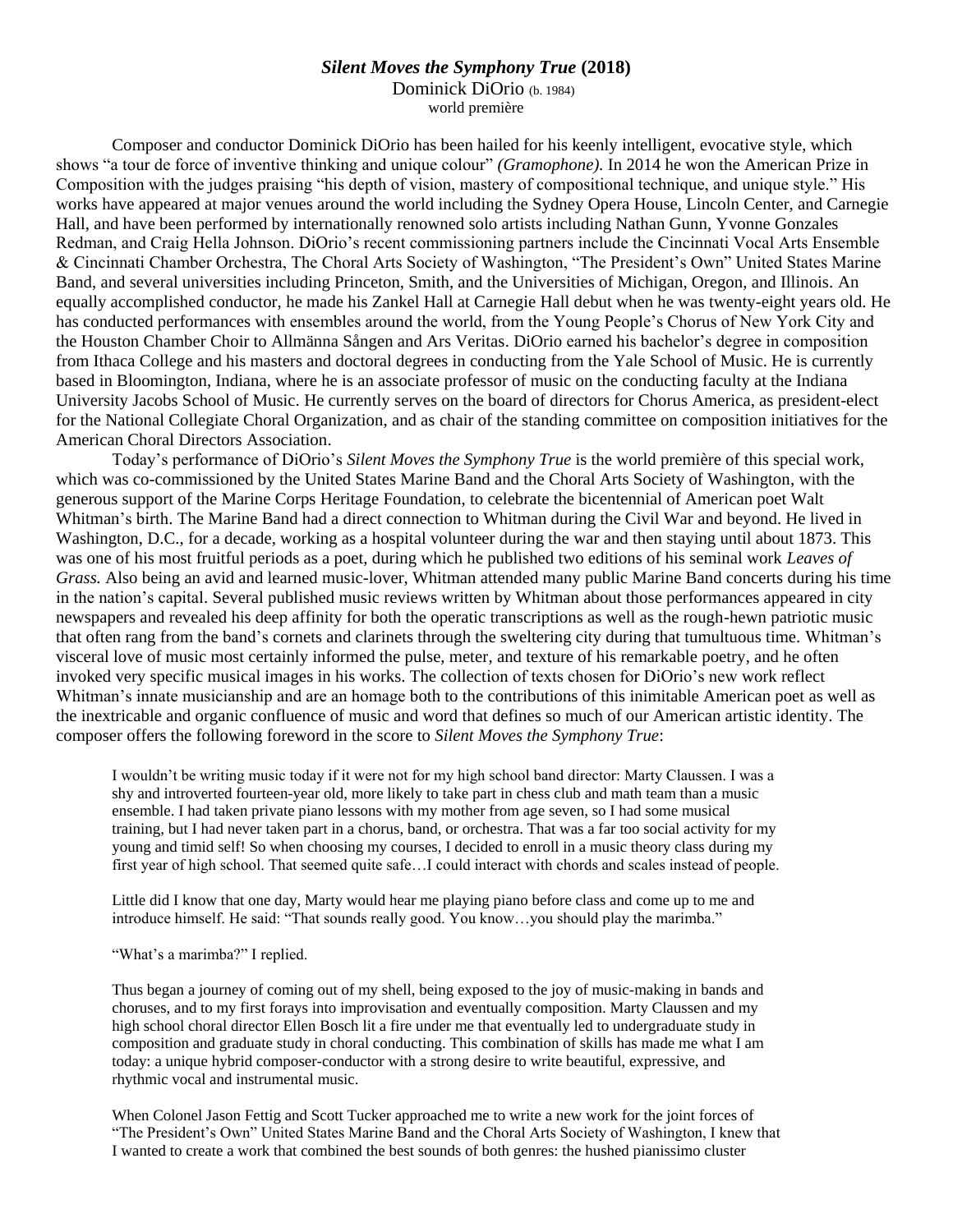chords and declamatory fortissimos that choruses do so well, and the grand sweep of lyric wind and brass lines—the pulsating underpinning of drums and mallets—of the band. The very same marimbas, vibraphones, and crotales that I knew nothing about at fourteen have now become a staple of my sound world.

That sound world is on display here with a text I've adapted from four works of Walt Whitman, in honor of the 200<sup>th</sup> anniversary of his birth. The "proud music of the storm" is combined with the curious tones of the mystic trumpeter—here an actual soloist—to create a narrative arch in service to the great joy of music. Do not be fooled by the title: while there are certainly moments of silence to behold in this work, I instead chose to emphasize the "symphony true," with a rousing, proud, and joyous 'sounding together.'

I dedicate this piece to the commissioners and the great musicians under their care: "The President's Own" United States Marine Band and Choral Arts Society of Washington, with gratitude to the Marine Corps Heritage Foundation for their support. And I also fondly dedicate the work to Marty Claussen and to Ellen Bosch, who both first instilled in me a love for making music with others.

## Texts by Walt Whitman

*Adapted from "Proud Music of the Storm"* Proud music of the storm! … Wind of the mountains! Personified dim shapes! you hidden orchestras! You serenades of phantoms, with instruments alert, Blending, with Nature's rhythmus, all the tongues of nations; You chords left us by vast composers! you choruses! Give me to hold all sounds, Fill me with all the voices of the universe, The tempests, waters, winds—operas and chants—marches and dances, Utter—pour in—for I would take them all.

#### *Adapted from "The Mystic Trumpeter"*

HARK! some wild trumpeter—some strange musician, Hovering unseen in air, vibrates capricious tunes to-night. I hear thee, trumpeter—listening, alert, I catch thy notes, Now pouring, whirling like a tempest round me, Now low, subdued-—now in the distance lost.

*"After the Dazzle of Day"* After the dazzle of day is gone, Only the dark, dark night shows to my eyes the stars; After the clangor of organ majestic, or chorus, or perfect band, Silent, athwart my soul, moves the symphony true.

#### *Adapted from "For You, O Democracy"*  Come,

I will make the continent indissoluble, I will make divine magnetic lands, I will make inseparable cities... For you, O Democracy, For you, for you I am trilling these songs.

## *Adapted from "The Mystic Trumpeter"*

Now, trumpeter, for thy close, Vouchsafe a higher strain than any yet; Sing to my soul—renew its languishing faith and hope; Give me, for once, its prophecy and joy. O glad, exulting, culminating song! War, sorrow, suffering gone— The ocean fill'd with joy—the atmosphere all joy! Joy! Joy! in freedom, worship, love! Joy in the ecstasy of life Joy! Joy! all over Joy!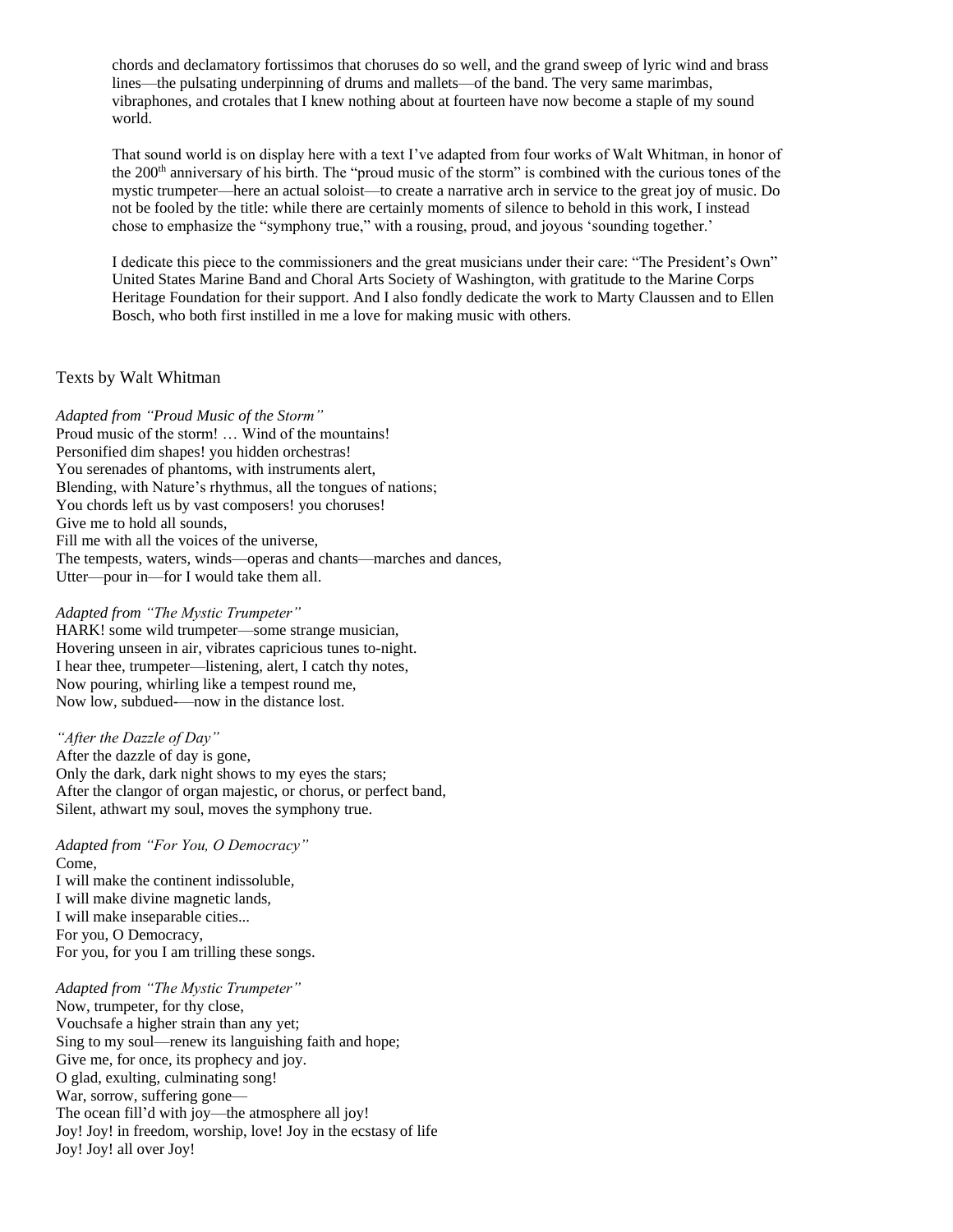## **Symphonie funèbre et triomphale, Opus 15**

Hector Berlioz (1803–69) edited by Jonathan Elkus

The year 2019 marks the 150<sup>th</sup> anniversary of the death of the ground-breaking French composer Hector Berlioz. Beloved today for many works that have permanently entered the orchestral canon, most notably his popular Symphonie Fantastique, he was equally influential in the development of the Romantic period of classical music and forefather to the work of other luminaries such as Richard Wagner, Franz Liszt, and Gustav Mahler. Berlioz was among the most innovative composers in Europe during his lifetime and was ahead of his time with his use of the medium of the symphony orchestra. He authored an important treatise on methods composers could employ for each instrument and expanded the size and capabilities of the orchestra in his own works, even conducting ensembles of more than 1,000 musicians.

Berlioz pursued his passion for music despite his family's wishes that he enter the medical profession like his father. While in Paris to study medicine, he frequently attended the opera and was once reprimanded by Luigi Cherubini for using the library at the Paris Conservatoire while he was not enrolled as a formal music student. Berlioz abandoned his medical studies in 1824, eventually attending the Conservatoire and devoting himself full-time to composition. He often found himself at odds with the conservative musical establishment in Paris at the time, but he was also a remarkable chameleon in employing his considerable abilities as both a composer and conductor. Many regarded him as a musical genius, despite the apparent erratic form and tone of some of his works. He was awarded the prestigious Prix de Rome in 1830, the same year that the bloody July Revolution broke out in Paris.

Symphonie funèbre et triomphale was commissioned in 1840 by the French government's Ministry of the Interior to commemorate that July Revolution of 1830 with a large-scale ceremony at which the remains of the heroes of the "Three Days" were to be transferred to the newly built column on the Place de la Bastille. Berlioz tells the story of the symphony's composition and performance in his *Mémoires* and in a letter written to his father two days after its first performance. In the words of the composer, "I wanted to recall the struggles of the famous 'Three Days' with a march inspiring dread and sorrow, to be played during the procession; then to present a sort of funeral discourse or farewell addressed to the illustrious dead....and finally to intone a hymn of glory as an Apotheosis, to be played while the eyes of all should be fixed on the tall column, crowned by the figure of Liberty." In fact, the creation of the piece, which was the last symphony Berlioz composed, was the fulfilment of a musical yearning that had been stirring in the composer for some time. The gargantuan funeral march of the first movement was a work that brought to fruition his long-held desire to write a grand march to commemorate the great men of France. The composition also reveals the strong influence of Ludwig van Beethoven's music on his French counterpart. The scale and tenor of the funeral march echoes that of Beethoven's famous *Eroica* Symphony, and the grandeur of the third movement of Berlioz' work is deeply connected to the finale of Beethoven's Ninth Symphony.

At the ceremony in Paris on July 28, 1840, a commemoration service in the church of Saint-Germain-l'Auxerrois, Rue du Louvre, was followed by the funeral procession from the church to the Place de la Concorde and thence via the Madeleine and the boulevards to the Place de la Bastille. In the letter to his father Berlioz describes the occasion, "I positioned the trumpets and side-drums at the front in such a way as to be able to give them the tempo, whilst I myself walked backwards. As I had envisaged when composing the music, the opening bars, being exposed, were clearly heard over a great distance by the rest of the band. The result was that not only the March funèbre but also the Apothéose were played six times during the course of the procession with truly extraordinary ensemble and effect." Berlioz headed the uniformed ranks of musicians throughout, conducting with a large baton. On arrival at the Place de la Bastille the slow movement with trombone solo accompanied the clergy's blessing. This movement was borrowed from music originally composed for Berlioz's early, incomplete opera *Les Francs Juges,* with the vocal solo now given a wordless treatment in the hands of an instrument that he considered to be among the most expressive in the brass family. Unfortunately, the final repetition of the Apothéose, intended to conclude the ceremony, was drowned out during the première performance by the maneuvers of the National Guard.

Two years after the première, Berlioz returned to the symphony to add optional string parts, as well as choral parts to the end of the finale, using the illuminating words of his friend and poet Antoni Deschamps. One will search in vain among band compositions for another work conceived as broadly, realized as brilliantly, and containing such a massive scope and nobility of style as the Symphonie funèbre et triomphale. Enormous success greeted the early performances of the work. Richard Wagner, a composer rarely given to praising works of his contemporaries, wrote, "I am inclined to rank this composition above all Berlioz's other ones; it is noble and great from the first note to the last. Free from sickly excitement, it sustains a noble, patriotic emotion which rises from lament to the topmost heights of apotheosis...."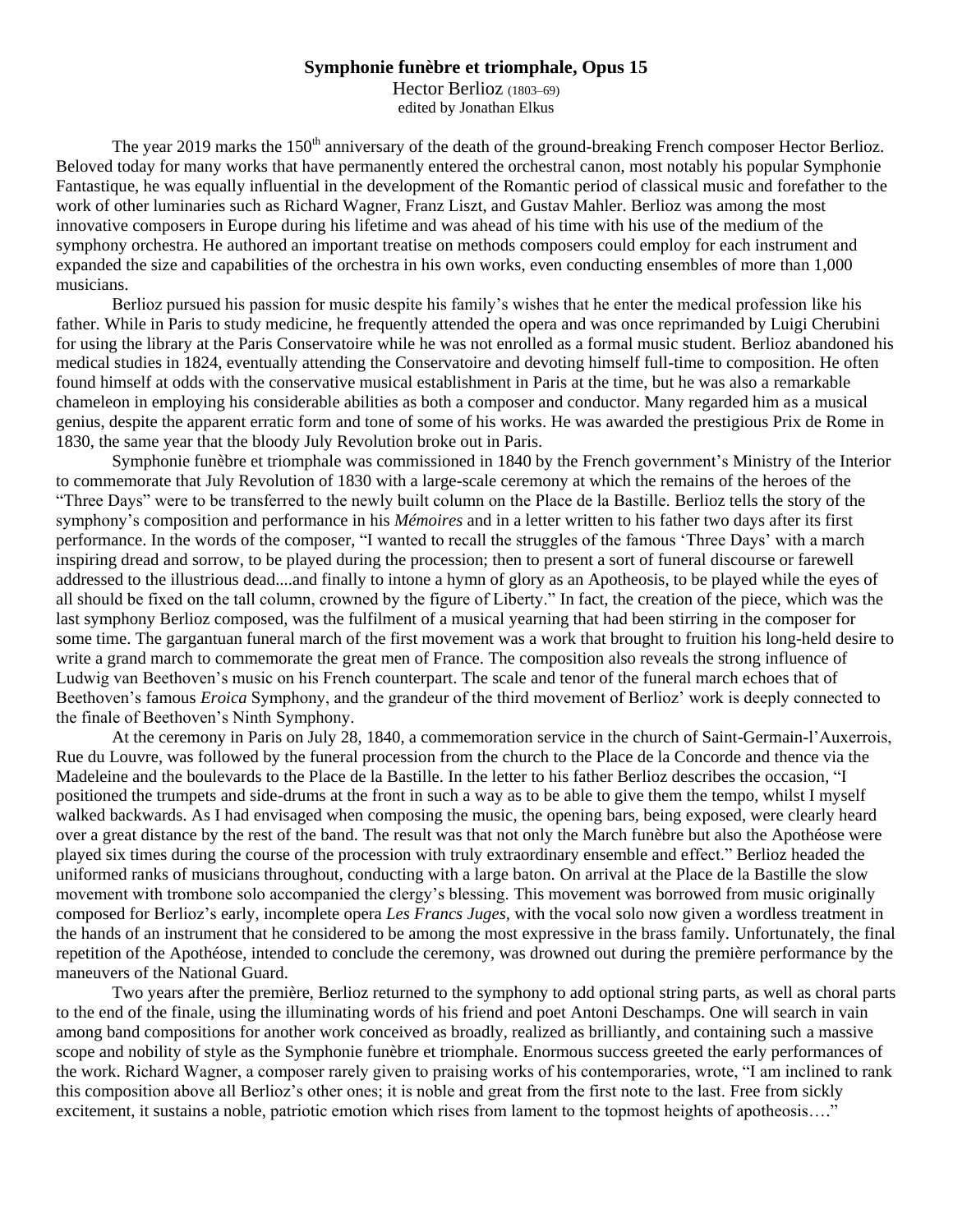## Text by Antoni Deschamps

Gloire! Gloire et triomphe à ces Héros! Gloire et triomphe! Venez, élus de l'autre vie! Changez, nobles guerriers, Tous vos lauriers Pour des palmes immortelles! Suivez les Séraphins, Soldats divins Dans les plaines éternelles! A leurs chœurs infinis Soyez unis! Anges radieux, Harmonieux, Brûlants comme eux, Entrez, sublimes Victimes! Gloire et triomphe à ces Héros! Ils sont tombés aux champs de la Patrie! Gloire et respect à leurs tombeaux!

## **Gunnery Sergeant Samuel Barlow, trombone soloist**

Trombonist Gunnery Sergeant Samuel Barlow joined "The President's Own" United States Marine Band in June 2004. He was named principal trombone in 2013 and assistant section leader in 2017. Gunnery Sgt. Barlow began his musical training at age twelve. Upon graduating in 1995 from Northside High School in Jackson, Tennessee, he attended Austin Peay State University in Clarksville, Tennessee, where in 2000 he earned a bachelor's degree in music education. In 2003, he earned a master's degree in music performance from the University of Cincinnati College-Conservatory in Ohio. His trombone instructors included Susan K. Smith from Austin Peay State University and Cincinnati Symphony principal trombone Cristian Ganicenko. Prior to joining "The President's Own," he performed with the Dayton Philharmonic Orchestra and the Cincinnati Chamber Orchestra in Ohio. He has been featured as a soloist on the 2010 tour performing Stephen Bulla's arrangement *Southwest Showcase,* the 2014 tour performing Arthur Pryor's Fantastic Polka, and in 2017 performing Henri Tomasi's Trombone Concerto.

## **The Choral Arts Society of Washington**

Founded in 1965, The Choral Arts Society of Washington (Choral Arts) is a Grammy award-winning leader in the choral field and an icon in the Washington, D.C., cultural scene. Artistic director Scott Tucker leads the chorus in an annual concert series of symphonic masterworks, innovative commissions, and diverse repertoire at the Kennedy Center and in intimate venues throughout the region. The mission of Choral Arts is the pursuit of excellence in choral repertoire and performance, and the commitment to promote and share the art of choral music through education and public outreach. The ensemble's reputation for artistic excellence is evidenced by frequent invitations from world-class ensembles. Choral Arts is a regular guest artist with the National Symphony Orchestra (NSO) and performs annually for the nationally televised broadcast of *A Capital Fourth*. This year the chorus will perform with the NSO for Benjamin Britten's *War Requiem* with Gianandrea Noseda and Philip Glass' *Itaipu* with Teddy Abrams at the Kennedy Center.

The history of Choral Arts is deeply rooted in the community. Aiming to create a chorus that represented the community at large, Norman Scribner (1936–2015) conducted city-wide auditions for the NSO's *Messiah* concerts in 1965. More than 500 auditioned, and Scribner created a chorus which became the Choral Arts Society of Washington. After nearly fifty years that encompassed groundbreaking performances that established the ensemble as a premier symphonic chorus on the international stage. Under Tucker's leadership since 2012, Choral Arts' reputation has continued to grow and the organization has expanded to include three performing ensembles: the Choral Arts Chorus, Chamber Singers, and Youth Choir. Deeply committed to supporting new music, Tucker continually programs world premiéres,